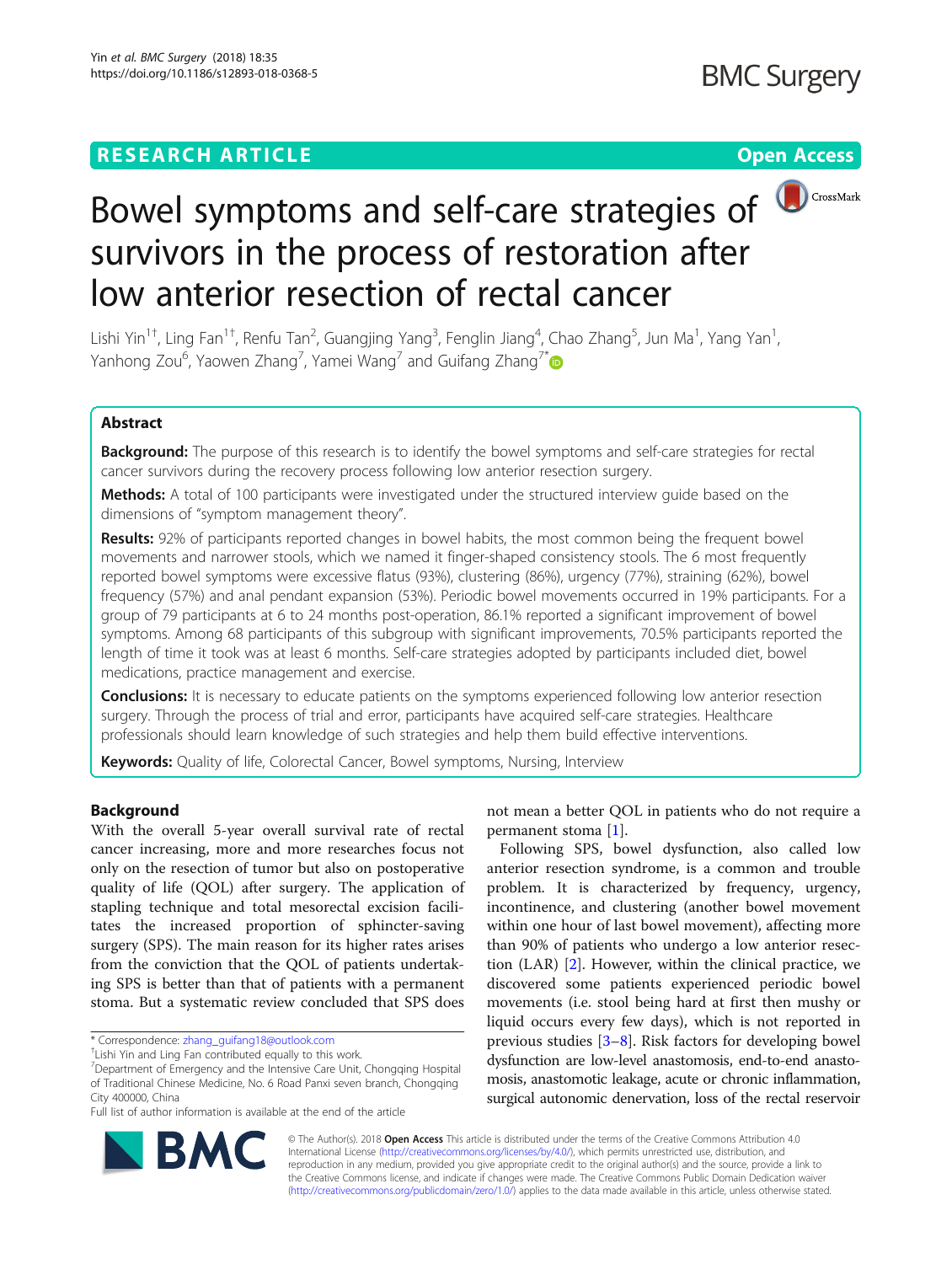function and preoperative radiotherapy. The level of anastomosis is the most important factor [\[2](#page-5-0), [9](#page-5-0)–[11\]](#page-5-0).

The outcome of the above bowel symptoms varied. For some patients, the symptoms can improve over time, and other patients find it difficult to treat and leave a permanent colostomy. There is scant data on the length of time it takes patients to report an improved bowel function. Because of the lack of effective medical interventions, the patients have to struggle with bowel problems for a long term. They can provide rich information for the management bowel symptoms through trial and error. Such information is vital to healthcare professionals when advising patients on the possible benefits. In 2008, Hunphreys' teamwork developed the "symptom management theory" followed by two revisions. It is a middle-range theory, providing guidelines for symptom management [\[12](#page-5-0)].

The purpose of this article is to explore the bowel symptoms and self-care strategies for survivors of rectal cancer during LAR postoperative recovery using a structured interview guideline based on the "Symptom Management Theory" dimension.

#### **Methods**

#### Sample

The sample across one tertiary teaching hospital in China was chosen for the study. Including individuals were if they were 3 to 24 months after the LAR (tumors located at a maximum of 8 cm from the anal verge) for rectal cancer. The operative steps were en bloc rectal excision including (1) ligation of the inferior mesenteric artery at its origin, (2) complete mobilization of the splenic flexure, (3) transection of the proximal left colon, (4) sharp dissection in the avascular plane into the pelvis—anterior to the presacral fascia—parietal fascia and outside the fascia propria or enveloping visceral fascia, (5) division of lymphatics and middle hemorrhoidal vessels anterolaterally at the level of the pelvic floor, and (6) inclusion of all pelvic fat and lymphatic material to the level of the anorectal ring or all fat and lymphatic material at least 2 cm below the level of the distal margin. Exclusion criteria included anastomotic leakage, recurrence of rectal cancer, adjuvant radiation, pelvic exenteration, palliative care, acute or chronic inflammation and language barriers.

#### Ethical consideration

Approval was gained from all the relevant ethics committees prior to the study. All interviews were conducted and documented by the same researcher. Provides individuals with information about research and documentation goals. After receiving the consent, start the interview. In the process, they can withdraw from the study at any time or refuse to answer the question.

#### Data collection

The participants' bowel symptoms and self -care strategies after surgery were investigated with the structured interview guide based on the "symptom management theory" dimensions [[12](#page-5-0)]. The guide comprises symptom experience and symptom management strategies. Based upon previous data, both fixed-response and open-ended questions were included. Most of the fixed-response questions were rated on a Likert-type scale, ranging from 3 to 4 points, and sought information on the types and frequency of symptoms experienced in the past 1 month. From clinical observations, we found that some postoperative patients reported a finger-shaped consistency stools that was not shown in Bristol stool scale. Therefore, this paper added this category to this scale.

At the start of the study, most of participants were outside the hospital, and only a few returned for some reasons, such as postoperative chemotherapy and follow-up visit. With this in mind, interviews were conducted by two ways: by telephone and face to face.

#### Data analysis

Data analysis was guided by the principles of deductive content analysis [[13](#page-5-0)]. This analysis is used when the structure of analysis is operationalized on the basis of previous knowledge. Data were quantized by the way of frequencies and percentages as well as central tendency and dispersion.

#### **Results**

A total of 102 patients were invited to participate in the study. Two patients refused, and finally enrolled 100 patients. 69 of the respondents participated in the telephone interview and 31 participants participated in a face-to-face interview. The effective rate is 98.0%. A sample of 100 participants (56 men) with a mean age of 60.3 ± 10.0 years was available for data. 46% participants were from rural area and 54% participants from urban area. The average interval between LAR or closure of the temporary stoma and interview was  $11.9 \pm 6.6$  months. 21% of participants were in 3–5 months, 40% of participants were in 6–11 months and 39% of participants were in 12– 24 months. The length of tumor from anal verge was 6.4 ± 1.3 cm. 75% participants had received adjuvant chemotherapy. All the participants had received both the end-to-end anastomosis and double stapled technique.

#### Symptom experience

With reference to symptom experience, symptom perception, symptom evaluation and symptom responses were adapted.

#### Bowel habits

92% of participants reported changes in bowel habits (Table [1\)](#page-2-0). Fifty-seven percent of subjects had > 3 bowel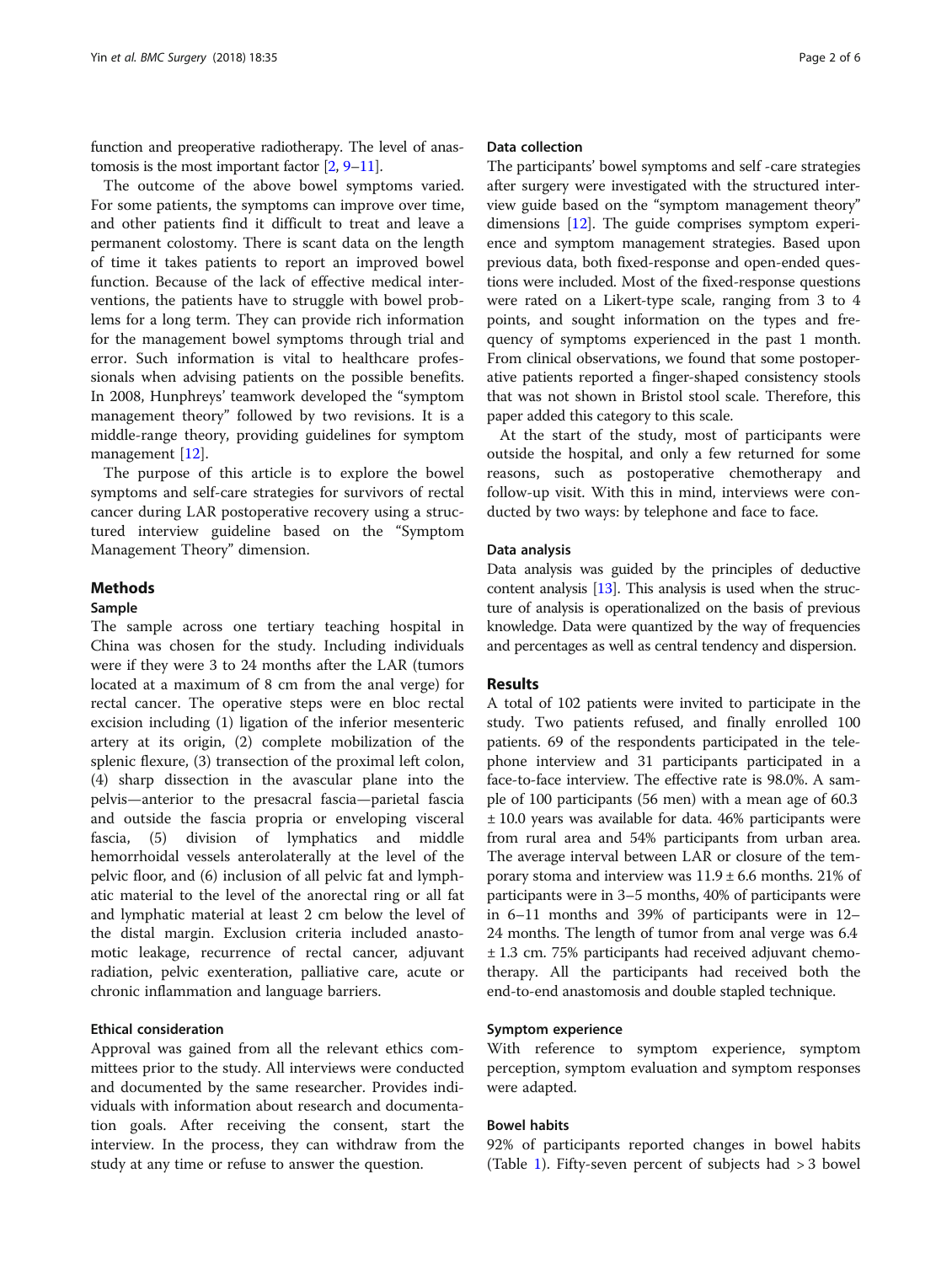<span id="page-2-0"></span>**Table 1** Bowel habits before and after surgery ( $n = 100$ )

| Before surgery           |    |          | After surgery  |    |
|--------------------------|----|----------|----------------|----|
|                          | n  | %        | n              | %  |
| Frequency of defecation  |    |          |                |    |
| (1-3)times/day           | 44 | 44       | 23             | 23 |
| (4-7)times/day           | 41 | 41       | 32             | 32 |
| > 7times/day             | 12 | 12       | 25             | 25 |
| (2-3)times/week          | 3  | 3        | 1              | 1  |
| Periodic bowel movements | 0  | $\Omega$ | 19             | 19 |
| Stool consistency        |    |          |                |    |
| Hard lumps               | 14 | 14       | 9              | 9  |
| Sausage-shaped           | 32 | 32       | $\overline{4}$ | 4  |
| Finger-shaped            | 1  | 1        | 52             | 52 |
| Soft blobs               | 20 | 20       | 12             | 12 |
| Fluffy pieces            | 28 | 28       | 10             | 10 |
| Liquid                   | 5  | 5        | 1              | 1  |
| Miscellaneous            | 0  | 0        | 12             | 12 |

movements / day after surgery and > 7 / day for 25% of the subjects. 19% of participants had periodic bowel movements. Almost all participants reported fewer stools after surgery. The most common (52%) fecal consistency was finger-shaped with a small amount.

#### Bowel symptoms

The bowel symptoms reported are shown in Table 2. The 6 most frequently symptoms were excessive flatus, clustering, urgency, straining, bowel frequency (> 3 times/day) and anal pendant expansion. Participants reported multiple precipitating factors associated with soiling, 68 responses from 40 participants. The most frequently reported was passing wind by 34/40 (85.0%) participants, not immediate access to toilet by 24/40

**Table 2** Bowel symptoms after surgery  $(n = 100)$ 

|                                                        | Number | Percent |
|--------------------------------------------------------|--------|---------|
| Excessive flatus                                       | 93     | 93      |
| Clustering                                             | 86     | 86      |
| Urgency                                                | 77     | 77      |
| Straining                                              | 62     | 62      |
| Bowel frequency                                        | 57     | 57      |
| Anal pendant expansion                                 | 53     | 53      |
| Incomplete evacuation                                  | 42     | 42      |
| Soiling                                                | 40     | 40      |
| Perianal soreness/itching                              | 36     | 36      |
| Abdominal/rectal pain                                  | 31     | 31      |
| Periodic bowel movements                               | 19     | 19      |
| Inability to distinguish between<br>passing feces/wind | 11     | 11      |

(60.0%) participants, inability to consciously control bowel movements by 6/40 (15.0%) participants and physical activities by 4/40 (10.0%) participants.

#### Bowel evaluation

For a group of 79 participants 6 to 24 months postoperatively, 68 (86.1%) participants reported a significant improvement in bowel symptoms (Table 3). In this significantly improved subgroup, 48 (70.5%) participants reported the length of time it took improvement was at least 6 months.

#### Social and physical responses

Restriction of leisure activities was seen in 73% participants. They avoided going out and exercised in a specific area. The availability of toilets was considered by 77% participants. 61% participants reported a sleep disturbance. For a group of 10 participants aged of ≦55 years at the 12–24 months of surgery, 7 participants continued to work and 5 of them came from rural area.

#### Psychological responses

With psychological responses to open-ended questions, the deductive content analysis produced 2 categories comprising 5 subcategories (Table [4](#page-3-0)). Negative psychological responses were found in 72% participants. A secondary theme running throughout all these categories was the feeling of confidence and normality.

#### Symptom management strategies

Self-care strategies adopted by participants included diet, bowel medications, practice management and exercise.

#### Diet

96% of participants reported a change in diet. The change was described by high fiber, low fat, no offending food such as wine, cold beverage, reduced spicy food and stimulating food (i.e. chicken, mutton, seafood and ginger) that may induce or aggravate cancer. The 2 most common types of postsurgical diet were high fiber and

Table 3 Length of time for patients reporting a significant improvement of bowel symptoms

| Significant<br>improvement |    | Patients at 6-11<br>months $(n = 40)$ |                | Patients at 12-24<br>months $(n = 39)$ |  |
|----------------------------|----|---------------------------------------|----------------|----------------------------------------|--|
|                            | n  | %                                     | n              | %                                      |  |
| NO.                        | 7  | 17.5                                  | $\overline{4}$ | 10.3                                   |  |
| <b>YFS</b>                 | 33 |                                       | 35             |                                        |  |
| $3-5$ months               | 14 | 35.0                                  | 6              | 15.4                                   |  |
| 6 months                   | 13 | 32.5                                  | 16             | 41.0                                   |  |
| 7-11 months                | 6  | 15.0                                  | $\mathfrak{D}$ | 5.1                                    |  |
| 12 months                  |    |                                       | 9              | 23.1                                   |  |
| $13-24$ months             |    |                                       | $\mathfrak{D}$ | 5.1                                    |  |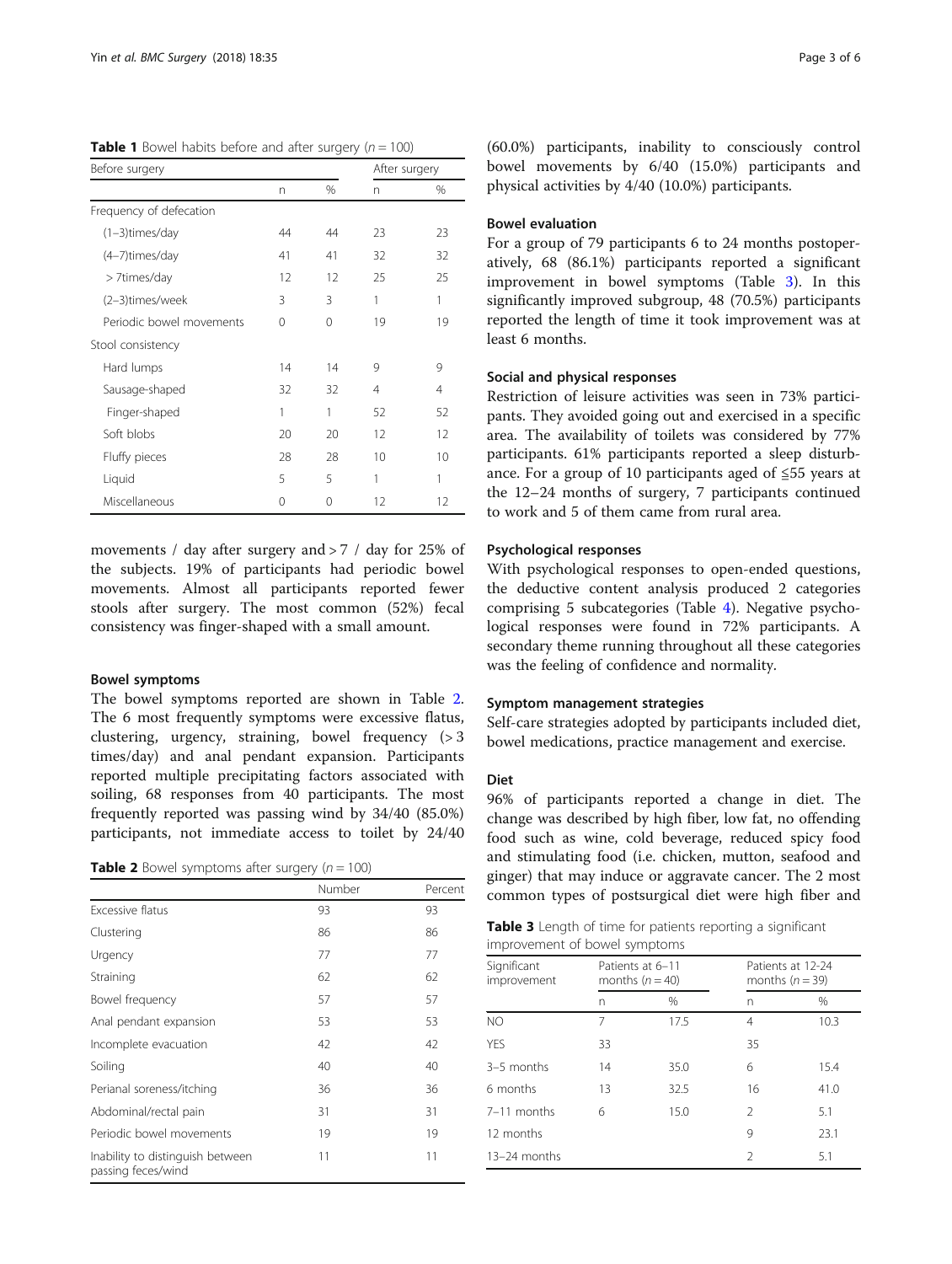<span id="page-3-0"></span>Table 4 Length of time for patients reporting a significant improvement of bowel symptoms

| Significant<br>improvement |    | Patients at 6-11<br>months $(n = 40)$ |                | Patients at 12-24<br>months ( $n = 39$ ) |  |
|----------------------------|----|---------------------------------------|----------------|------------------------------------------|--|
|                            | n  | %                                     | n              | $\%$                                     |  |
| <b>NO</b>                  | 7  | 17.5                                  | 4              | 10.3                                     |  |
| <b>YFS</b>                 | 33 |                                       | 35             |                                          |  |
| $3-5$ months               | 14 | 35.0                                  | 6              | 15.4                                     |  |
| 6 months                   | 13 | 32.5                                  | 16             | 41.0                                     |  |
| 7-11 months                | 6  | 15.0                                  | $\mathfrak{D}$ | 5.1                                      |  |
| 12 months                  |    |                                       | 9              | 23.1                                     |  |
| $13-24$ months             |    |                                       | $\mathfrak{D}$ | 5.1                                      |  |

low fat. In the subsequent 50-person interview, 33 (66.0%) had greasy food and 32(64.0%) participants had cold drinks developed diarrhea.

#### Bowel medications

Two types of bowel medications reported by participants are presented in Table 5. More than two-fifths participants had used the medications for bowel control in the past 1 month, the most common being Imodium. Minority participants required long-term use of medications to control stool elimination. Less than two-fifths participants had used medications for perianal soreness or itching, with sitz bath being the most common reported.

#### Practice management and exercise

36% of participants reported perianal soreness or itching after frequent bowel movements, which promoted them to use moist wipes and irrigation to clean the anal area. In order to prevent leakage of feces, some participants went

**Table 5** Bowel habits before and after surgery ( $n = 100$ )

| Before surgery           |    |          | After surgery |    |
|--------------------------|----|----------|---------------|----|
|                          | n  | $\%$     | n             | %  |
| Frequency of defecation  |    |          |               |    |
| $(1-3)$ times/day        | 44 | 44       | 23            | 23 |
| (4-7)times/day           | 41 | 41       | 32            | 32 |
| > 7times/day             | 12 | 12       | 25            | 25 |
| (2-3)times/week          | 3  | 3        | 1             | 1  |
| Periodic bowel movements | 0  | $\Omega$ | 19            | 19 |
| Stool consistency        |    |          |               |    |
| Hard lumps               | 14 | 14       | 9             | 9  |
| Sausage-shaped           | 32 | 32       | 4             | 4  |
| Finger-shaped            | 1  | 1        | 52            | 52 |
| Soft blobs               | 20 | 20       | 12            | 12 |
| Fluffy pieces            | 28 | 28       | 10            | 10 |
| Liquid                   | 5  | 5        | 1             | 1  |
| Miscellaneous            | 0  | 0        | 12            | 12 |

out with spare underpants, sought the location of toilets and filled papers or pads in the anus. Physical activities were focused mainly on walking and dancing. Some participants reported a desire to defecate after meal or physical activities which were not perceived before surgery.

#### **Discussion**

#### Symptom experience

Most of participants reported a change in bowel habits with increased bowel movements and finger-shaped consistency stools. This change may be due to loss of the rectal reservoir function for the decreased ability to store feces and surgical autonomic denervation for the altered bowel motions. Periodic bowel movements reported by participants is not found in previous studies [[3](#page-5-0)–[8\]](#page-5-0), which may be due to the rigid neorectum around the anastomosis where feces is hard to pass until a certain amount of it produces an enough pressure.

The type of bowel symptom identified in this paper is similar to the findings of earlier studies  $[4, 7]$  $[4, 7]$  $[4, 7]$  $[4, 7]$ , but its frequency rankings are higher. It could be due to the lower height of tumor resulting in poor bowel function. During the interview, we found that some participants confused the term "clustering" with "incomplete evacuation", which may increase the frequency of the latter. A study by [[4\]](#page-5-0) Emmertsen and Laurberg (2012) have shown that incontinent of flatus is one of the most common bowel dysfunction, which is not identified this paper because participants did not have a try to hold flatus. Abdominal or rectal pain was a sort of dull or distending. Perianal soreness or itching was caused by bowel frequency, incomplete evacuation and intake of spicy food.

Soiling is a concern for participants. Leaking faces was mainly mushy or liquid. It was associated with the following factors: passing wind due to incomplete closure of anal canal consequent upon the internal anal sphincter dysfunction; not immediate access to toilet due to lack of control over feces resulted from the external anal sphincter weaknesses; physical activities due to the consequent increase of intra-abdominal pressure and inability to consciously control bowel movements due to the damage of transitional epithelium above dentate line. The two most common causes were passing wind and not immediate access to toilet. This is in contrast to the observations of [\[7](#page-5-0)] Nikoletti et al. (2008), in which physical activities and after going to the toilet were the most common.

#### Bowel evaluation

Research on the time it takes patients to report improved bowel function is limited. In our study, almost all participants admitted that the bowel symptoms were improved with time. The majority of (86.1%) subjects reported a significant improvement in their bowel symptoms from 6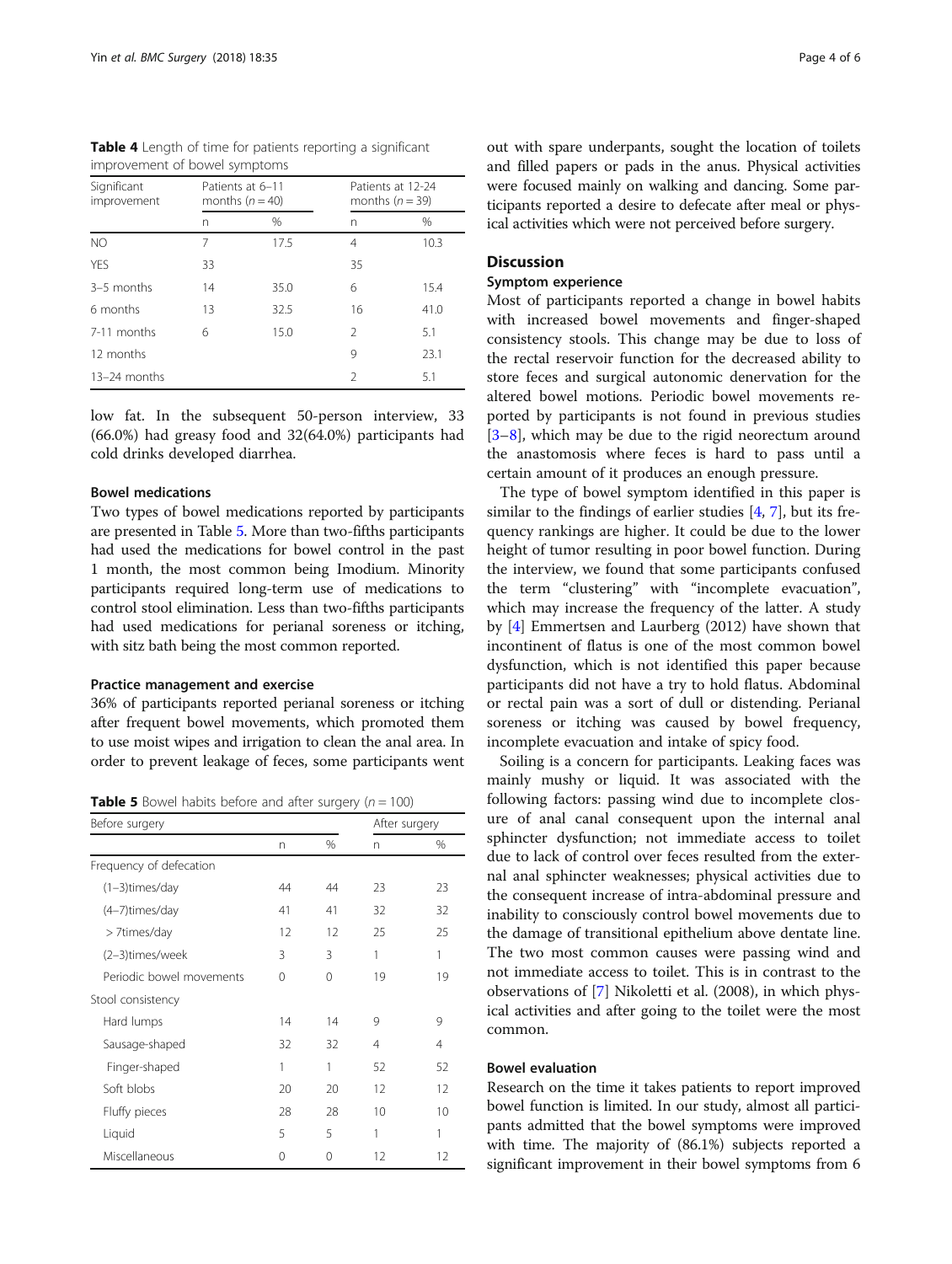to 24 months, concentrating on soiling, anal pendant expansion and urgency. The most frequently reported improvements are at least 6 months. This is similar to the findings of an earlier study [[14](#page-5-0)], where QOL improved over time and significantly after the first 6 months. The predictability of bowel symptoms varied. For some participants, the symptoms were predicted so that they planed evacuation at a convenient time.

#### Bowel responses

More than half of participants reported bowel frequency, but less than two-fifths participants considered the extent of disturbance of leisure activities as 'often'. This discrepancy between the symptom prevalence and the bother rating may be explained by participants' good control of the feces, knowing the location of the toilets and sacrificing QOL. For most of participants, the consequence of resection of tumor was a small price to pay for their life. As a result, their QOL were underestimated. This phenomenon is an example of response shift discovered by Sprangers and Schwartz (1999) [\[15](#page-5-0)]. Five of seven participants who continued their work were from rural area, which demonstrated household income is a positive factor in ongoing work. Most (61%) participants reported a sleep disturbance due to frequency and night-time soiling and felt fatigue the next day.

Most participants had a negative psychological reaction. This may be because they did not recognize the change in bowel anatomy, did not distinguish between bowel symptoms caused by surgery and symptoms associated with cancer recurrence, there was no effective intervention. A substantial proportion of participants' complaint their bowel function were neglected by health professionals. This is in contrast to the findings of an earlier study  $[16]$  $[16]$  $[16]$  but is supported by another study  $[17]$  $[17]$ . Due to lack of information support, trial and error adapted by participants for managing bowel symptoms was aimed at gaining self-confidence and normality.

#### Symptom management strategies

The two most common types of diet after surgery were high fiber and low fat. Some participants followed a specific diet. Based on the principal of ensuring a nutritionally adequate diet, participants are encouraged to reduce their food intake, but with increased frequency. Almost all participants admitted that bananas, sweet potatoes and fresh vegetables facilitate stool elimination. High fiber is confusion for some participants. Depending on the type of fiber ingested, it may exacerbate problems with soft stools and evacuation. This is consistent with earlier studies [[7,](#page-5-0) [18\]](#page-5-0). The two studies found that supplementation with soluble dietary fiber improves the water-holding capacity of stool solids, the consistency of stools and fecal incontinence and insoluble fiber may

exacerbate diarrhea and bloating. Spicy food can cause perianal soreness, constipation and diarrhea. Due to the development of traditional Chinese medicine, some participants reported avoiding stimulating food. Norton and Chelvanayagam (2001) [[19\]](#page-5-0) concluded the bowel function was affected by artificial sweeteners, tea, cola drinks and chocolates, which was not confirmed in this paper.

Through interview, the current study concluded that bowel medications should be a conservative measure aimed at controlling symptoms. Three participants reported that Medilac-Vita comprising Bacillus subtilis sp. and Enterococcus faecium sp. was better than Imodium in case of frequency bowel movements and softer stool. As Western medicine failed to treat bowel problems, some participants sought help from traditional Chinese medicine. For perianal soreness, some participants reported sitz bath with water or saline solution was available and effective. Inappropriate use of bowel medications can cause unnecessary adverse effects. In this paper, some participants reported constipation and diarrhea after taking Imodium and Lactulose. Therefore, healthcare professionals should educate patients on how to use them properly.

The location and availability of toilets is necessary for this group of participants. It is encouraged to follow the successful experience of Australia to establish National Public Toilet Map and Web site [\[20\]](#page-5-0). Increased urgency to defecate after meal or physical activities may be experienced by some participants due to the altered bowel anatomy. Loots and Bartlett (2009) [\[18](#page-5-0)] encouraged participants to remain active or gradually increase their level of physical activity as the improved bowel control is associated with confidence improved. It is because more vigorous exercises such as running, swimming, and cycling may stimulate bowel activity.

#### Implications for practice

Health professionals should help patients understand the nature and outcome of bowel symptoms, understand patients' strategies for adapting to bowel symptoms, provide advice on possible benefits, and provide leadership in addressing bowel problems. Close attention should be given to patients who developed with new rectal bleeding for anastomotic recurrence (AR) of colonic cancer. AR occurred less than two years after radical resection of colon cancer. Its diagnosis can be confirmed by colonoscopy. LAR followed by intensive careful endoscopic monitoring could result in long-term disease-free survival [\[21\]](#page-5-0).

#### Conclusion

Bowel symptoms can be significantly improved for most of survivors. The most frequently reported improvement is at least 6 months. This paper identifies a new bowel symptom (i.e. periodic bowel movements). Rectal cancer